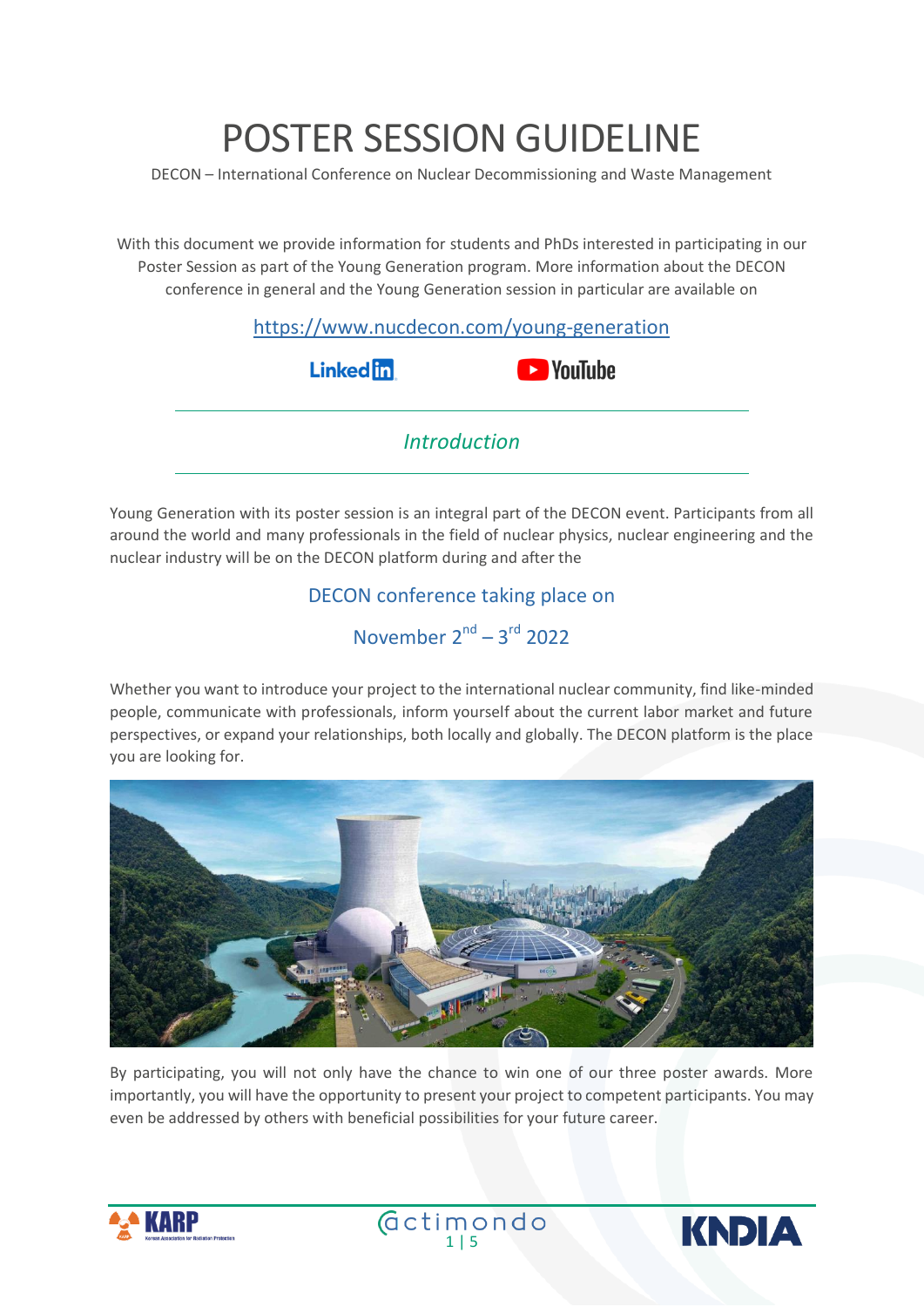# *The Young Generation Hall*

With our Young Generation Hall, we offer the young generation its very own space. Here you can present your project to participants and get in touch with other students as well as experts.



We are committed to provide all participants of the DECON equal free access to all areas to maximize networking capabilities. Thus, company representatives can visit the young generation hall, gain insight to student projects and find young potentials. Likewise, students can enter the exhibition and meet prospective employers.

## *The Poster Session*

As an online event the DECON offers exciting ideas for poster presentation. Individual posters can be equipped with multimedia content (e.g., your CV, detailed information or videos) for an interactive experience. You can even embed a guided presentation to playback for viewers even in your absence. Be creative! The poster hall can be visited by all participants of the DECON and interested viewers can leave comments or establish contact to poster owners.





 $\big(\text{detimondo}\big)$ 

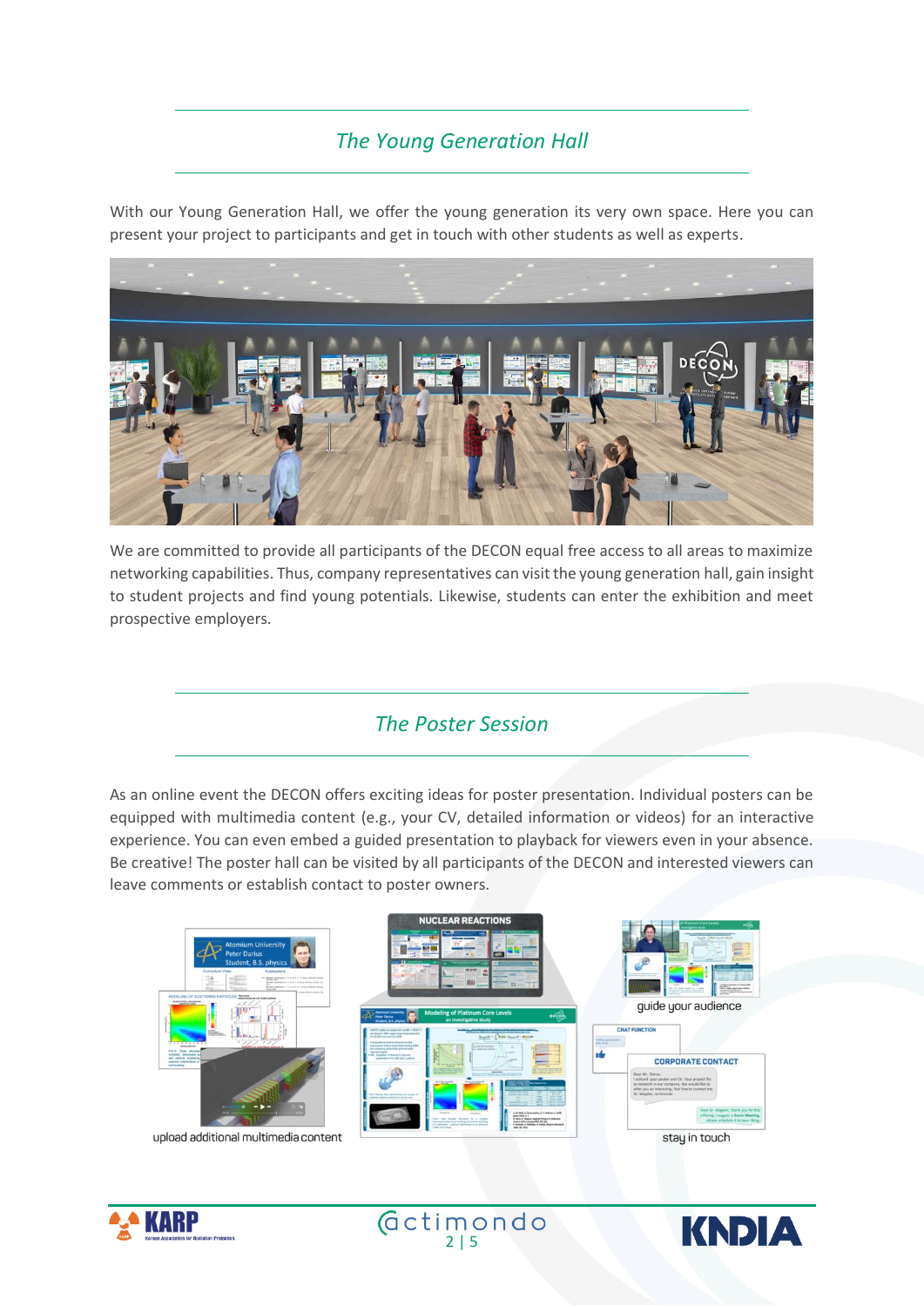# *How can I participate in the poster session?*

After [registration,](https://www.nucdecon.com/registration) contact us about your interest to participate in the poster session. Next, download the poster templates [in our download area](https://www.nucdecon.com/faq-contact) to set up your poster and upload it to our [Dropbox.](https://www.dropbox.com/request/pJXF5Q8KuPgt169vaKVi) The poster templates serve as an orientation format. You are also welcome to use your own design. If your poster is accepted, we will offer you access to your personal poster board. The poster board is your personal space on the DECON platform in your web browser to setup your poster to your liking. It offers a simple user interface to display your project optimally with little effort. Here, you can upload and modify your poster, and even integrate multimedia content for an interactive experience, like audio or video related to your project, modeled animations or a guided presentation for viewers in your absence.



*Poster templates for the DECON 2021 poster session available in ou[r download area](https://www.nucdecon.com/faq-contact)*

## *Are there restrictions concerning the poster subject?*

Due to the fact that the conference is addressing the nuclear community, the subject must fit the field of nuclear decommissioning and waste management. Take a look at our [DECON program](https://nucdecon.com/program) for orientation. Inappropriate content will be excluded from the DECON platform at any time.



For reasons of preparation, we need to set a deadline for poster submission. Posters will be arranged according to the order of registration.

Deadline for poster submission

September 16<sup>th</sup> 2022





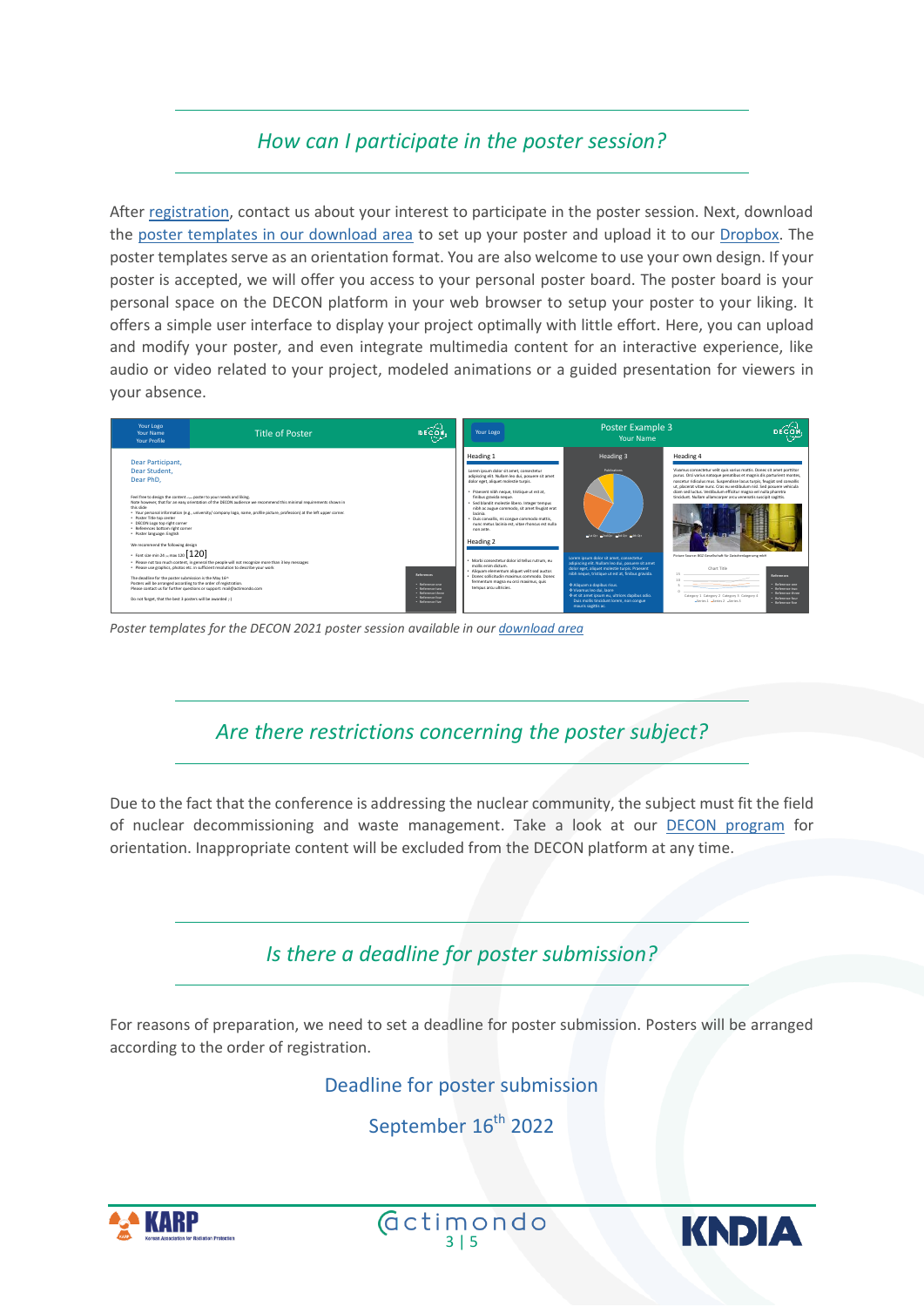# *How much is the participation and how do I benefit?*

#### **You can benefit in multiple ways by participating in our Young Generation program.**

As participant of the poster session, you will have the opportunity to present your project to competent participants on an international stage. You may even be addressed by others with beneficial possibilities for your future career. Moderated live programs including company presentations and poster sessions will actively support initial contacts.



If your poster is one of the top-ranked posters a moderated live session is offered to you, allowing you to comment your project and answer questions of a live audience. If your poster is rated as the Top3 you will even win one of our three poster awards.

# 1<sup>st</sup> Prize - 3 weeks nuclear expert coaching

You will get three weeks coaching by a nuclear expert. This coaching includes three exclusive sessions, where your actual status is analyzed in respect to your further professional career development. You want to work in the nuclear industry, focus on a scientific career or want to start-up your own business. No problem, you will get advice and discuss with the expert your personal perspective.

# 2<sup>nd</sup> Prize – Business talk with an expert of the nuclear industry

You will have the opportunity to speak one-on-one with a decision-maker in the nuclear industry and learn valuable first-hand information. To prepare you for this interview, you will receive an introduction from us. In the interview with us, we will also prepare you to ask the right questions and to present yourself optimally in a pitch.

# 3<sup>rd</sup> Prize – Voucher in the amount of 175 euros

For your studies you will regularly buy books or hardware. With the voucher from Amazon in the amount of 175 euros, you can buy the right product at your own choice. We wish you much success with it.